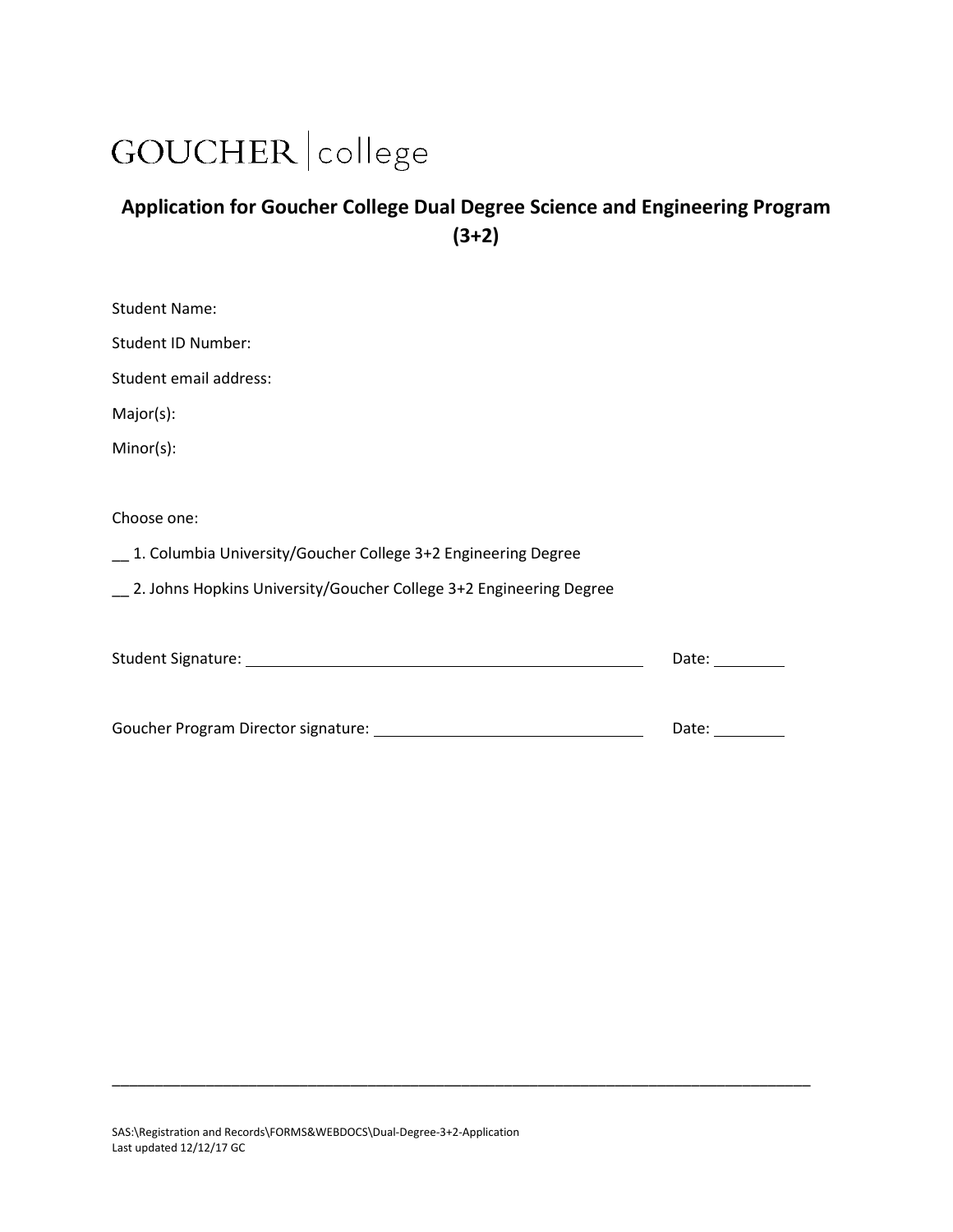Goucher College has established dual-degree programs (typically called "3+2" programs) in partnership with Columbia University in the City of New York, and Johns Hopkins University in Baltimore, MD. The dual-degree program enables students to explore the liberal arts and sciences, while developing professional knowledge and experience in a specific field of engineering. Students in the program are admitted initially by Goucher College, where they will typically spend three years fulfilling liberal education requirements and completing major requirements for the B.A. degree in biology, biochemistry, chemistry, computer science, mathematics, or physics. Successful students who have met the necessary requirements will then complete an additional two years at the partner institution to complete a B.S. degree in engineering.

At the Fu Foundation School of Engineering and Applied Science of Columbia University, students can earn degrees in Applied Physics, Biomedical Engineering, Chemical Engineering, Civil Engineering, Computer Engineering, Earth and Environmental Engineering, Electrical Engineering, Engineering Management Systems, Industrial Engineering, Engineering Mechanics, Materials Science and Engineering, and Mechanical Engineering.

At the G.W.C. Whiting School of Engineering of the Johns Hopkins University, students can earn degrees in Electrical and Computer Engineering, Materials Science and Engineering, Mechanical Engineering, Chemical Engineering, and Civil Engineering.

Below is a brief explanation of each field.

Applied Physics and Applied Mathematics focus on applications derived from fundamental physical and mathematical principles. Examples include nanoscale engineering, optical devices, and space science.

Electrical and Computer Engineering include the fields of communications, control systems, electronics, and digital systems.

Chemical Engineering relies upon the laws of chemistry, physics, and mathematics to change the structure of chemical substances and purify new substances that are created in the process.

Biomedical Engineering is dedicated to solving problems and generating products through molecular scale biochemical and biological transformations, leading to the design of novel biological products and processes for medicine. (Note: JHU does not accept any transfer students to their Biomedical Engineering program at this time.)

Civil Engineering reflects the breadth of the engineering disciplines in the planning and designing of buildings, bridges, transportation systems, and environmental programs.

Environmental Engineering deals with the amelioration of environmental problems.

Materials Science and Engineering is concerned with the structure, properties, performance, processing, and production of all materials, including biomaterials.

Mechanical Engineering deals with the manipulation of energy through useful mechanical devices, including biomechanical devices.

For purposes such as payment of tuition, student governance, financial aid, and housing, participants in the 3+2 program are considered Goucher students during their first three years, and JHU or Columbia students during the last two.

SAS:\Registration and Records\FORMS&WEBDOCS\Dual-Degree-3+2-Application Last updated 12/12/17 GC